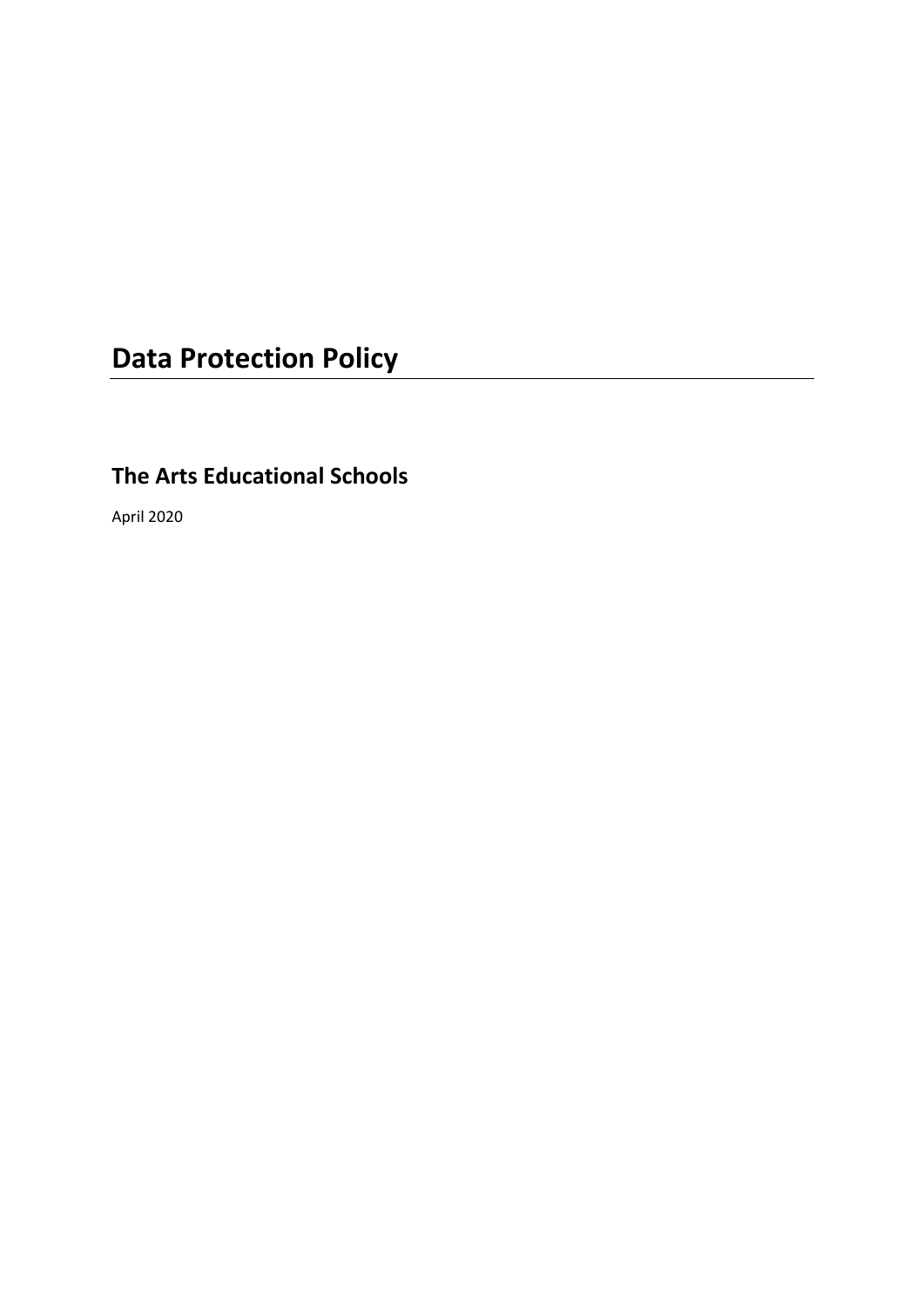# 1 **Introduction**

- 1.1 Data protection is an important legal compliance issue for The Arts Educational Schools (ArtsEd). On 25 May 2018, the General Data Protection Regulation (GDPR) was implemented. This is an EU Regulation that is directly effective in the UK and throughout the rest of Europe. A new Data Protection Act 2018 has also been passed to deal with certain issues left for national law: this includes specific provisions of relevance to schools. In particular, in the context of our safeguarding obligations, the School has a heightened duty to ensure that the personal data of pupils and students is at all times handled responsibly and securely.
- 1.2 This policy is about your obligations under the data protection legislation. Data protection is about regulating the way that the School uses and stores information about identifiable people (Personal Data). It also gives people various rights regarding their data - such as the right to access the Personal Data that the School holds on them.
- 1.3 As a school, we will collect, store and process Personal Data about our staff, pupils, students, parents, suppliers and other third parties. We recognise that the correct and lawful treatment of this data will maintain confidence in the School and will ensure that the School operates successfully.
- 1.4 You are obliged to comply with this policy when processing Personal Data on our behalf. Any breach of this policy may result in disciplinary action.
- 1.5 References to pupil apply to any person enrolled at The Arts Educational Schools independent school or sixth form and references to student apply to any person enrolled in further education or higher education or ArtsEd Extra at The Arts Educational Schools.

# 2 **Data Protection Lead**

The School has appointed Cheryl Jarman as the Data Protection Lead who will endeavour to ensure that all personal data is processed in compliance with this Policy and the principles of the GDPR. Any questions about the operation of this policy or any concerns that the policy has not been followed should be referred in the first instance to the Data Protection Lead.

# **3 Key data protection terms used in this data protection policy are:**

- Data controller an organisation that determines the purpose and means of the processing of personal data. For example, the School is the controller of pupils' and students' personal information. As a data controller, we are responsible for safeguarding the use of personal data.
- Data processor **–** an organisation that processes personal data on behalf of a data controller, for example a payroll provider or other supplier of services.
- Personal data breach a breach of security leading to the accidental or unlawful destruction, loss, alteration, unauthorised disclosure of, or access to, personal data.
- Personal information (or personal data): any information relating to a living individual (a data subject), including name, identification number, location or online identifier such as an email address. Note that personal information created in the ordinary course of work duties (such as in emails, notes of calls, and minutes of meetings) is still personal data and regulated by data protection laws, including the GDPR. Note also that it includes expressions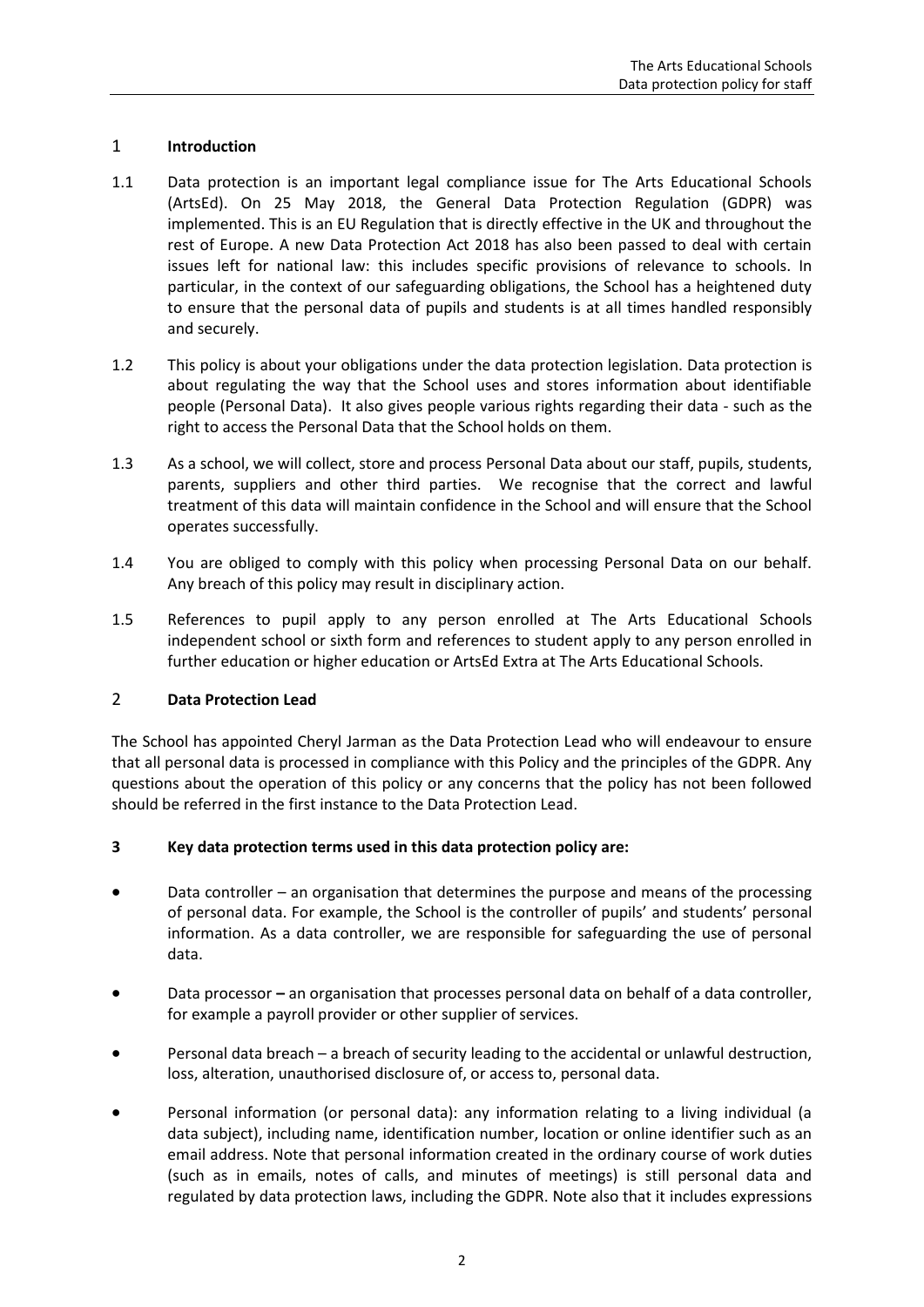of opinion about the individual or any indication of someone's intentions towards that individual.

- Processing virtually anything done with personal information, including obtaining or collecting it, structuring it, analysing it, storing it, sharing it internally or with third parties (including making it available to be viewed electronically or otherwise), altering it or deleting it.
- Special categories of personal data  $-$  data relating to racial or ethnic origin, political opinions, religious or philosophical beliefs, trade union membership, health and medical conditions, sex life or sexual orientation, genetic or biometric data used to identify an individual. There are also separate rules for the processing of personal data relating to criminal convictions and offences.

#### 4 **Application**

- 4.1 This policy is aimed at all staff working in the School (whether directly or indirectly), whether paid or unpaid, whatever their position, role or responsibilities, which includes employees, Trustees, contractors, agency and peripatetic staff, work experience / placement students and volunteers.
- 4.2 This policy does not form part of your contract of employment and may be amended by the School at any time.

#### 5 **The Principles**

The GDPR sets out six principles relating to the processing of personal data which must be adhered to by data controllers (and data processors). These require that personal data must be:

- 5.1 Processed **lawfully, fairly** and in a **transparent** manner;
- 5.2 Collected for **specific and explicit purposes** and only for the purposes it was collected for;
- 5.3 **Relevant** and **limited** to what is necessary for the purposes it is processed;
- 5.4 **Accurate** and kept **up to date**;
- 5.5 **Kept for no longer than is necessary** for the purposes for which it is processed; and
- 5.6 Processed in a manner that ensures **appropriate security** of the personal data.

The GDPR's 'accountability' principle also requires that the School not only processes personal data in a fair and legal manner but that we are also able to *demonstrate* that our processing is lawful. This involves, among other things:

- keeping records of our data processing activities, including by way of logs and policies;
- documenting significant decisions and assessments about how we use personal data; and
- generally having an 'audit trail' vis-à-vis data protection and privacy matters, including for example when and how our Privacy Notice(s) were updated, how and when data protection consents were collected from individuals, how breaches were dealt with, etc.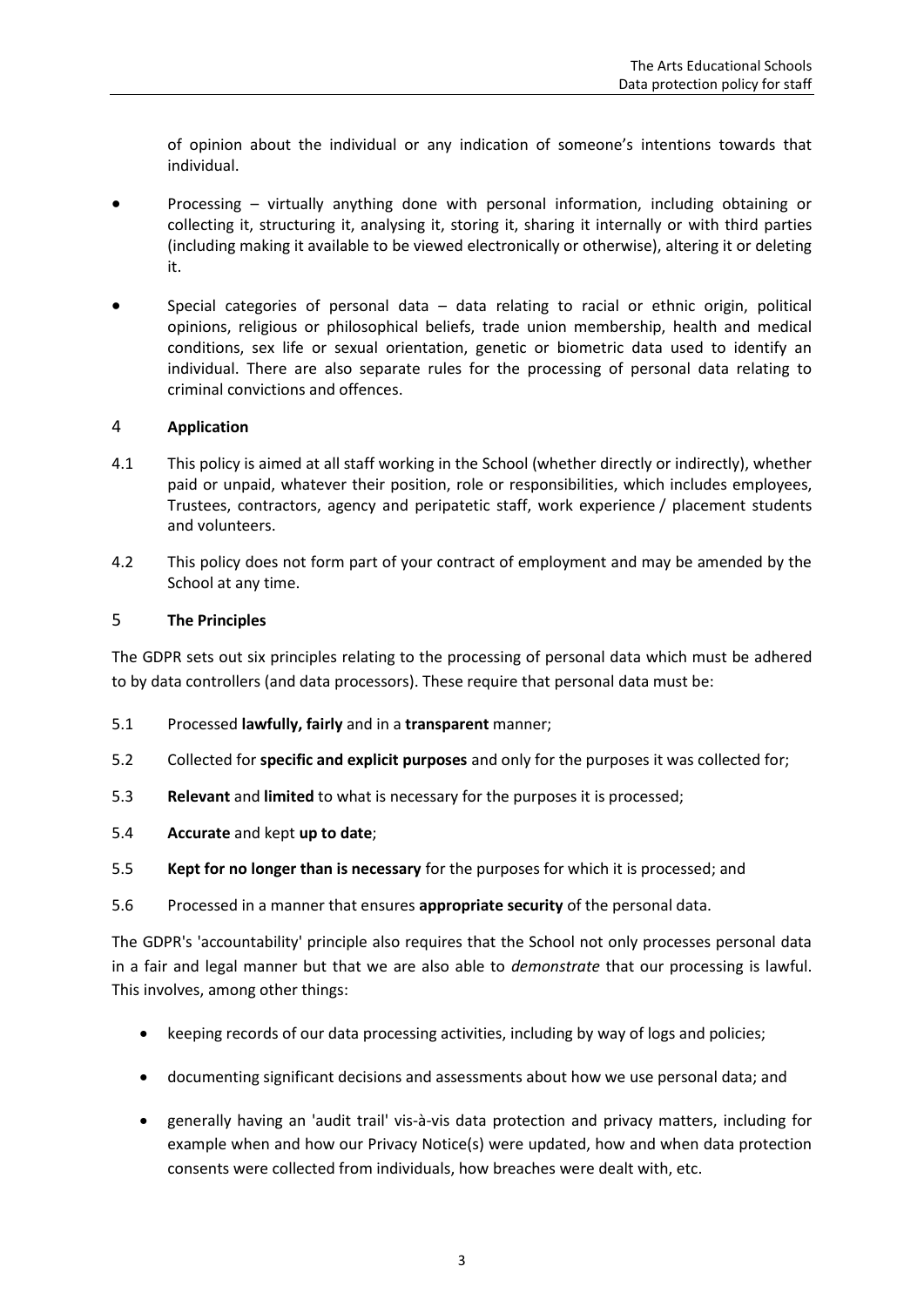# 6 **Lawful grounds for data processing**

Under the GDPR there are several different lawful grounds for processing personal data. One of these is consent. However, because the definition of what constitutes consent has been tightened under GDPR (and the fact that it can be withdrawn by the data subject) it is generally considered preferable to rely on another lawful ground where possible.

One of these alternative grounds is 'legitimate interests', which is the most flexible basis for processing. However, it does require transparency and a balancing assessment between the rights of the individual and the interests of the Controller. It can be challenged by data subjects and also means the Controller is taking on extra responsibility for considering and protecting people's rights and interests. The School's legitimate interests are set out in its Privacy Policy, as GDPR requires.

Other lawful grounds include:

- compliance with a legal obligation, including in connection with employment and diversity;
- contractual necessity, e.g. to perform a contract with staff, parents or students;
- a narrower set of grounds for processing special categories of personal data (such as health information), which includes explicit consent, emergencies, and specific public interest grounds.

# 7 **What information falls within the scope of this policy**

- 7.1 Data protection concerns information about individuals.
- 7.2 Personal Data is data which relates to a living person who can be identified either from that data, or from the data and other information that is available.
- 7.3 Information as simple as someone's name and address is their Personal Data.
- 7.4 In order for you to do your job, you will need to use and create Personal Data. Virtually anything might include Personal Data.
- 7.5 Examples of places where Personal Data might be found are on a computer database; in a file, such as a pupil report; a register or contract of employment; pupils' exercise books, coursework and mark books; health records and email correspondence.
- 7.6 Examples of documents where Personal Data might be found are
	- 7.6.1 a report about a child protection incident;
	- 7.6.2 a record about disciplinary action taken against a member of staff;
	- 7.6.3 photographs or recordings of pupils;
	- 7.6.4 a tape recording of a job interview;
	- 7.6.5 a recording of a performance;
	- 7.6.6 contact details and other personal information held about pupils, students, parents and staff and their families;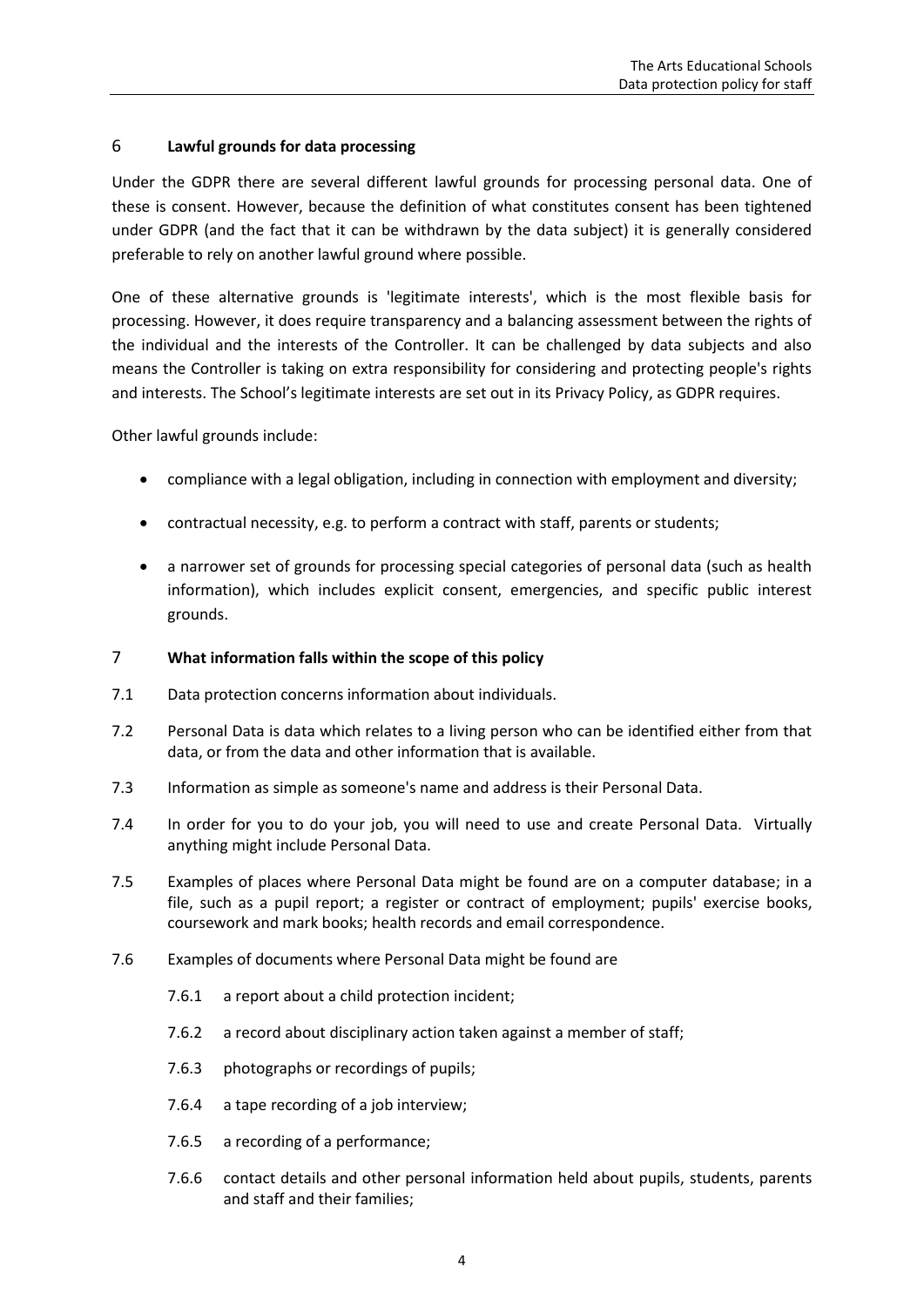- 7.6.7 contact details of a member of the public who is enquiring about a place at the School;
- 7.6.8 financial records of a parent, student or pupil;
- 7.6.9 information on a pupil's or student's performance; and
- 7.6.10 an opinion about a parent, pupil, student or colleague in an email.
- 7.7 These are just examples there may be many other things that you use and create that would be considered Personal Data.
- <span id="page-4-0"></span>7.8 You must be particularly careful when dealing with Personal Data which falls into any of the categories below:
	- 7.8.1 information concerning child protection matters;
	- 7.8.2 information about serious or confidential medical conditions and information about special educational needs;
	- 7.8.3 information concerning serious allegations made against an individual (whether or not the allegation amounts to a criminal offence and whether or not the allegation has been proved);
	- 7.8.4 financial information (for example about parents, pupils, students and staff);
	- 7.8.5 information about an individual's racial or ethnic origin;
	- 7.8.6 political opinions;
	- 7.8.7 religious beliefs or other beliefs of a similar nature;
	- 7.8.8 trade union membership;
	- 7.8.9 physical or mental health or condition;
	- 7.8.10 sexual life;
	- 7.8.11 genetic information;
	- 7.8.12 information relating to actual or alleged criminal activity; and
	- 7.8.13 biometric information (e.g. a pupil's or student's fingerprints following a criminal investigation).
- 7.9 These categories are referred to as **Critical School Personal Data** in this policy and in the information security policy. If you have any questions about your processing of these categories of Personal Data please speak to the Finance Director.

#### 8 **Your obligations**

#### 8.1 **Personal Data must be processed fairly, lawfully and transparently**

- 8.1.1 What does this mean in practice?
	- (a) "Processing" covers virtually everything which is done in relation to Personal Data, including using, disclosing, copying and storing Personal Data.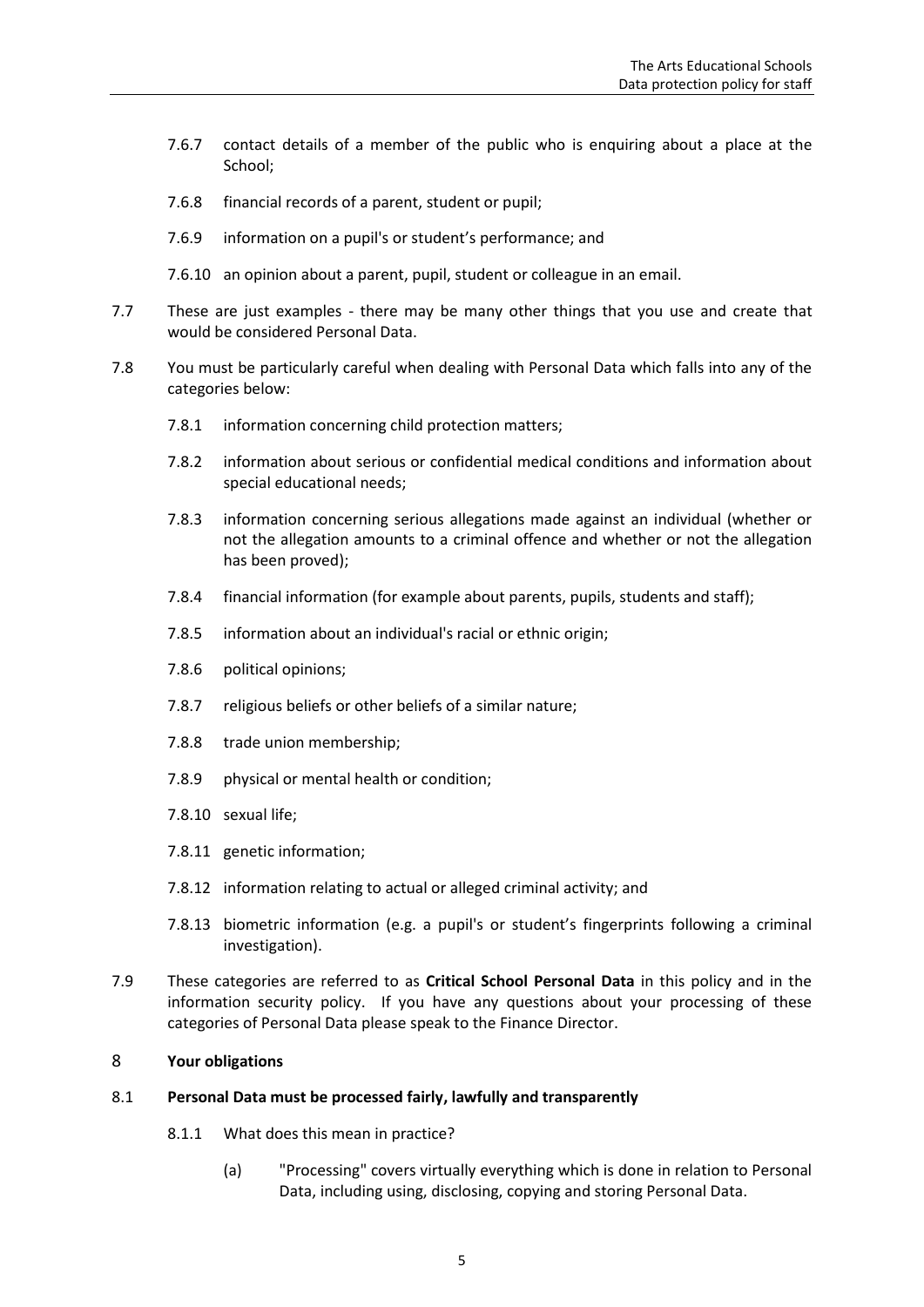(b) People must be told what data is collected about them, what it is used for, and who it might be shared with, unless it is obvious. They must also be given other information, such as, what rights they have in their information, how long we keep it for and about their right to complain to the Information Commissioner's Office (the data protection regulator).

This information is often provided in a document known as a privacy notice. Copies of the School's privacy notices can be obtained from the Finance Director or accessed on the School's website. You must familiarise yourself with the School's privacy notices.

- (c) If you are using Personal Data in a way which you think an individual might think is unfair please speak to the Finance Director.
- (d) You must only process Personal Data for the following purposes:
	- (i) ensuring that the School provides a safe and secure environment;
	- (ii) providing pastoral care;
	- (iii) providing education and learning for our pupils and students;
	- (iv) providing additional activities for pupils, students and parents (for example activity clubs);
	- (v) protecting and promoting the School's interests and objectives (for example fundraising);
	- (vi) safeguarding and promoting the welfare of our pupils and students; and
	- (vii) to fulfil the School's contractual and other legal obligations.
- (e) If you want to do something with Personal Data that is not on the above list, or is not set out in the relevant privacy notice(s), you must speak to the Finance Director. This is to make sure that the School has a lawful reason for using the Personal Data.
- (f) We may sometimes rely on the consent of the individual to use their Personal Data. This consent must meet certain requirements and therefore you should speak to the Finance Director if you think that you may need to obtain consent.

#### 8.2 **You must only process Personal Data for limited purposes and in an appropriate way.**

- 8.2.1 What does this mean in practice?
	- (a) For example, if pupils or students are told that they will be photographed to enable staff to recognise them when writing references, you should not use those photographs for another purpose (e.g. in the School's prospectus).

#### 8.3 **Personal Data held must be adequate and relevant for the purpose**

8.3.1 What does this mean in practice?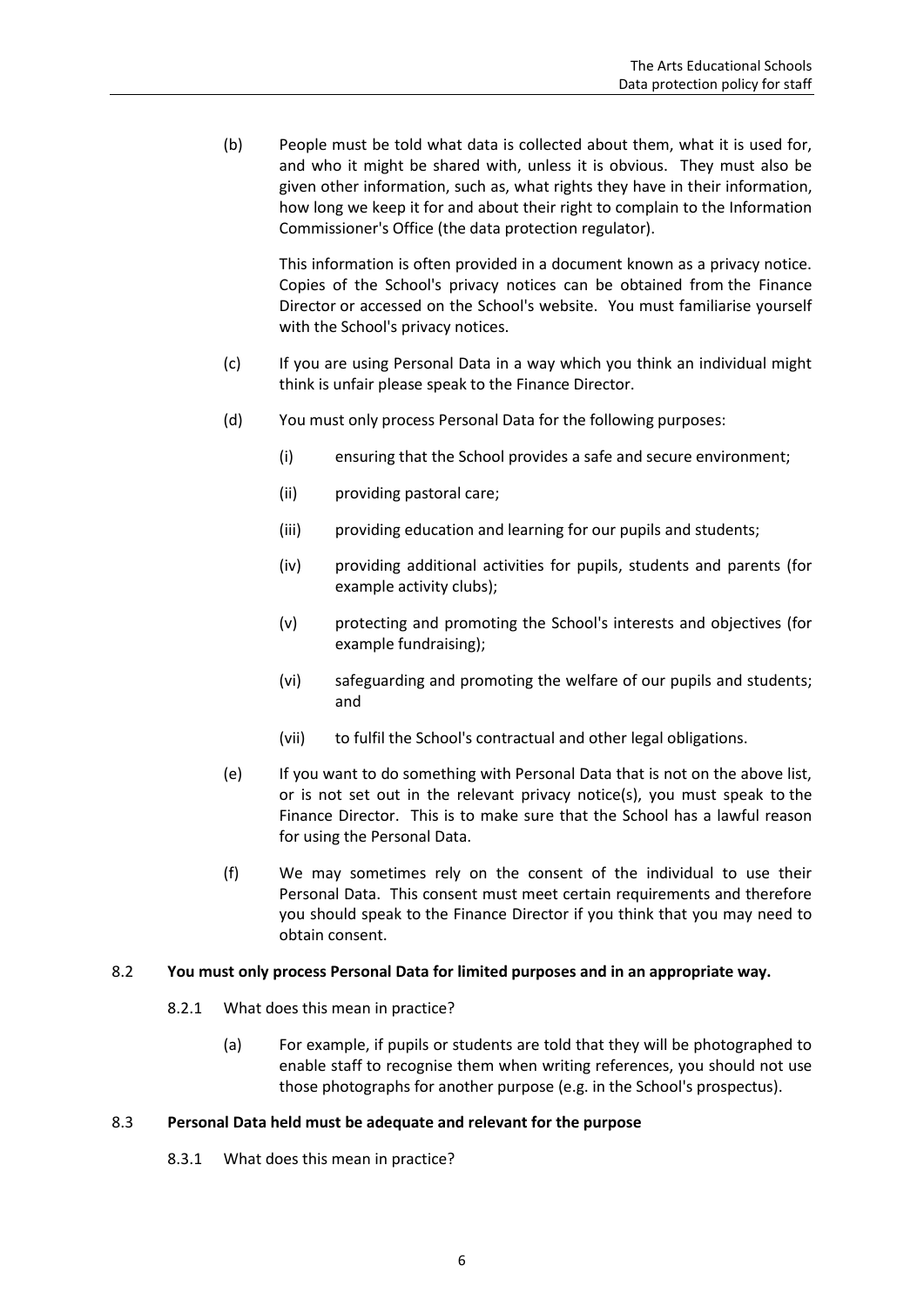(a) This means not making decisions based on incomplete data. For example, when writing reports you must make sure that you are using all of the relevant information about the pupil or student.

#### 8.4 **You must not hold excessive or unnecessary Personal Data**

- 8.4.1 What does this mean in practice?
	- (a) Personal Data must not be processed in a way that is excessive or unnecessary. For example, you should only collect information about a pupil's siblings if that Personal Data has some relevance, such as allowing the School to determine if a sibling fee discount is applicable.

#### 8.5 **The Personal Data that you hold must be accurate**

- 8.5.1 What does this mean in practice?
	- (a) You must ensure that Personal Data is complete and kept up to date. For example, if a pupil, student or a parent notifies you that their contact details have changed, you should update the School's information management system.

#### 8.6 **You must not keep Personal Data longer than necessary**

- 8.6.1 What does this this mean in practice?
	- (a) The School has a policy about how long different types of data should be kept for and when data should be destroyed. This applies to both paper and electronic documents. You must be particularly careful when you are deleting data.
	- (b) Please speak to the Finance Director for guidance on the retention periods and secure deletion.

#### 8.7 **You must keep Personal Data secure**

- 8.7.1 You must comply with the following School policies and guidance relating to the handling of Personal Data:
	- (a) information security policy;
	- (b) policy on the use of photographs and videos of pupils or students;
	- (c) IT acceptable use policy for staff; and
	- (d) information and records retention policy.

#### 8.8 **You must not transfer Personal Data outside the EEA without adequate protection**

- 8.8.1 What does this mean in practice?
	- (a) If you need to transfer personal data outside the EEA please contact the Finance Director. For example, if you are arranging a school trip to a country outside the EEA.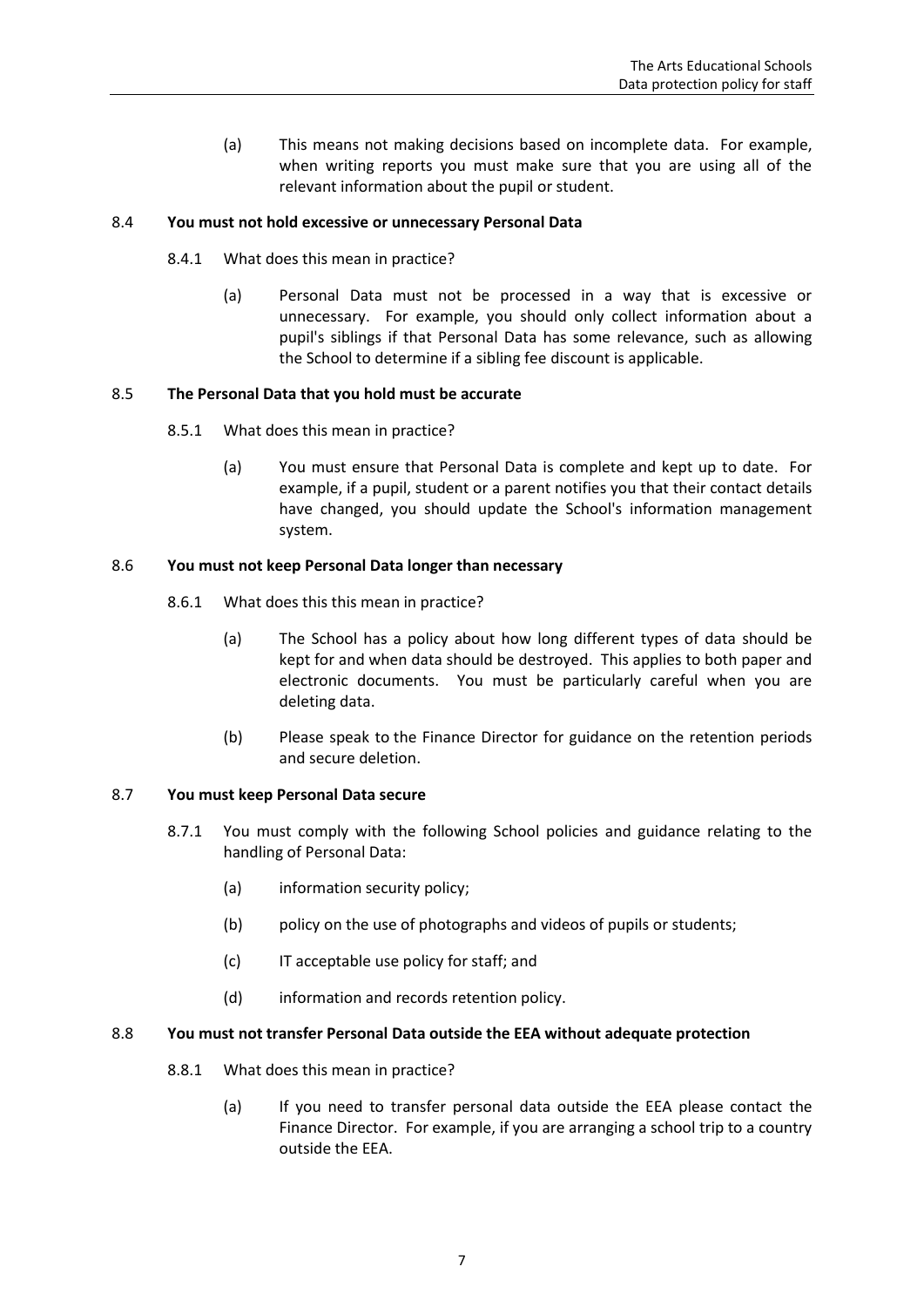# 9 **Processing of Credit Card Data**

ArtsEd complies with the requirements of the PCI Data Security Standard (PCI DSS). Staff who are required to process credit card data must ensure that they are aware of and comply with the most up to date PCI DSS requirements. If you are unsure in this regard please seek further guidance from the Finance Director.

#### 10 **Sharing Personal Data outside the School - dos and don'ts**

- 10.1 Please review the following dos and don'ts:
	- 10.1.1 **DO** share Personal Data on a need to know basis think about why it is necessary to share data outside of the School - if in doubt - always ask your Manager.
	- 10.1.2 **DO** encrypt emails which contain Critical School Personal Data described in paragraph [7.8](#page-4-0) above. For example, encryption should be used when sending details of a safeguarding incident to social services, or information to the pension provider.
	- 10.1.3 **DO** make sure that you have permission from your Manager or the Finance Director to share Personal Data on the School website.
	- 10.1.4 **DO** be aware of "blagging". This is the use of deceit to obtain Personal Data from people or organisations. You should seek advice from the Finance Director where you are suspicious as to why the information is being requested or if you are unsure of the identity of the requester (e.g. if a request has come from a parent but using a different email address).
	- 10.1.5 **DO** be aware of phishing. Phishing is a way of making something (such as an email or a letter) appear as if it has come from a trusted source. This is a method used by fraudsters to access valuable personal details, such as usernames and passwords. Don't reply to email, text, or pop-up messages that ask for personal or financial information or click on any links in an email from someone that you don't recognise. Report all concerns about phishing to the IT department.
	- 10.1.6 **DO NOT** disclose Personal Data to the Police without permission from the Finance Director (unless it is an emergency).
	- 10.1.7 **DO NOT** disclose Personal Data to contractors without permission from the Finance Director. This includes, for example, sharing Personal Data with an external marketing team to carry out a pupil recruitment event.

#### 11 **Sharing Personal Data within the School**

- 11.1 This section applies when Personal Data is shared within the School.
- 11.2 Personal Data must only be shared within the School on a "need to know" basis.
- 11.3 Examples of sharing which are **likely** to comply with data protection legislation:
	- 11.3.1 a teacher discussing a pupil's progress with other members of staff (for example, to ask for advice on how best to support the pupil);
	- 11.3.2 informing an exam invigilator that a particular pupil suffers from panic attacks; and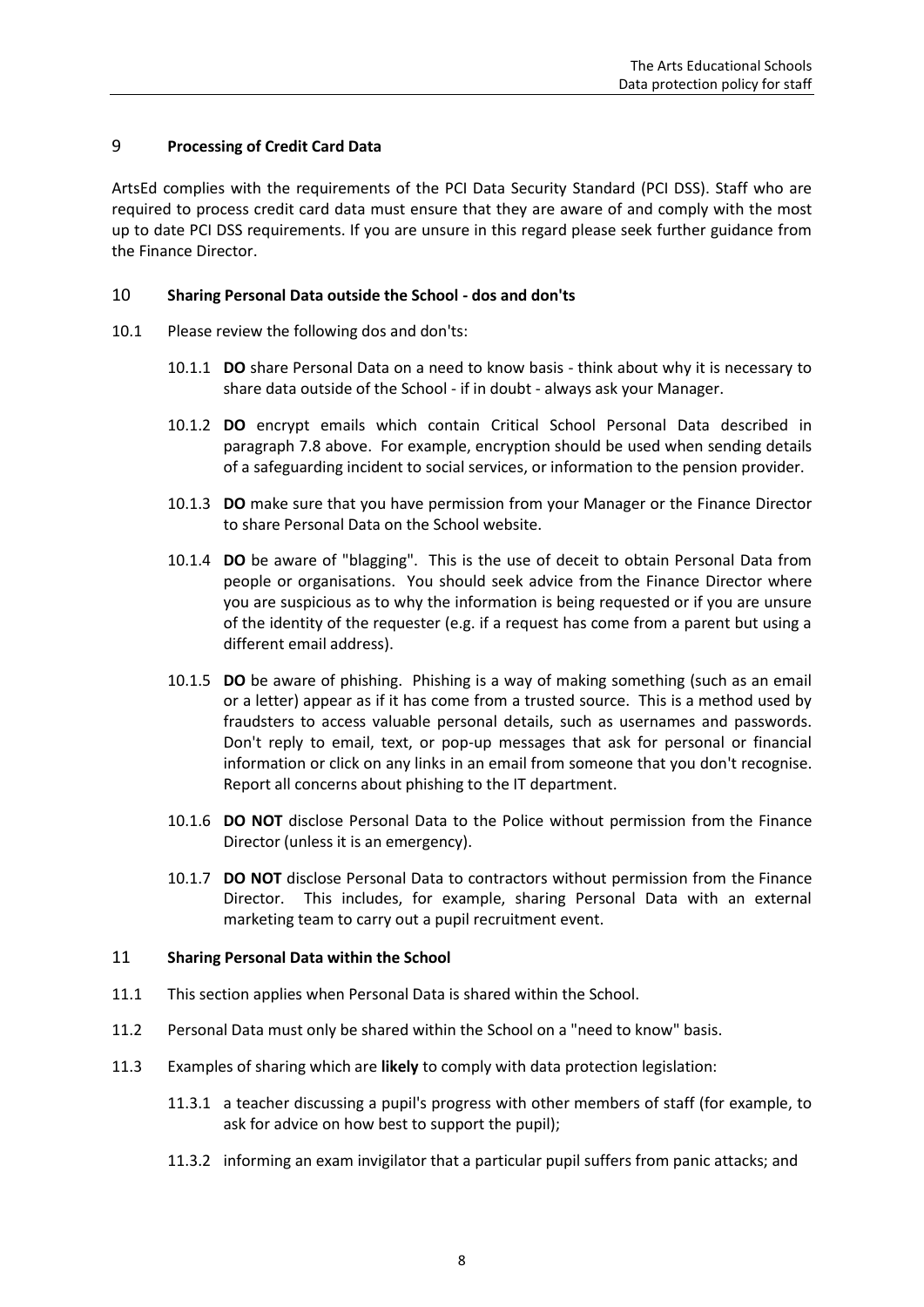- 11.3.3 disclosing details of a teaching assistant's allergy to bee stings to colleagues so that you/they will know how to respond (but more private health matters must be kept confidential).
- 11.4 Examples of sharing which are **unlikely** to comply with the Act:
	- 11.4.1 informing all staff that a pupil has been diagnosed with dyslexia (rather than just informing those staff who teach the pupil); and
	- 11.4.2 disclosing personal contact details for a member of staff (e.g. their home address and telephone number) to other members of staff (unless the member of staff has given permission or it is an emergency).
- 11.5 You may share Personal Data to avoid harm, for example in child protection and safeguarding matters. You should have received training on when to share information regarding welfare and safeguarding issues. If you have not received this training please contact the HR Manager as a matter of urgency.

#### 12 **Individuals' rights in their Personal Data**

- 12.1 People have various rights in their information.
- 12.2 You must be able to recognise when someone is exercising their rights so that you can refer the matter to the Finance Director.
	- (a) Please let the Finance Director know if anyone (either for themselves or on behalf of another person, such as their child):
		- (i) wants to know what information the School holds about them or their child;
		- (ii) asks to withdraw any consent that they have given to use their information or information about their child;
		- (iii) wants the School to delete any information;
		- (iv) asks the School to correct or change information (unless this is a routine updating of information such as contact details);
		- (v) asks for electronic information which they provided to the School to be transferred back to them or to another organisation;
		- (vi) wants the School to stop using their information for direct marketing purposes. Direct marketing has a broad meaning for data protection purposes and might include communications such as the School newsletter or alumni events information; or
		- (vii) objects to how the School is using their information or wants the School to stop using their information in a particular way, for example, if they are not happy that information has been shared with a third party.

#### 13 **Requests for Personal Data (Subject Access Requests)**

13.1 One of the most commonly exercised rights mentioned in section 12 above is the right to make a subject access request. Under this right people are entitled to request a copy of the